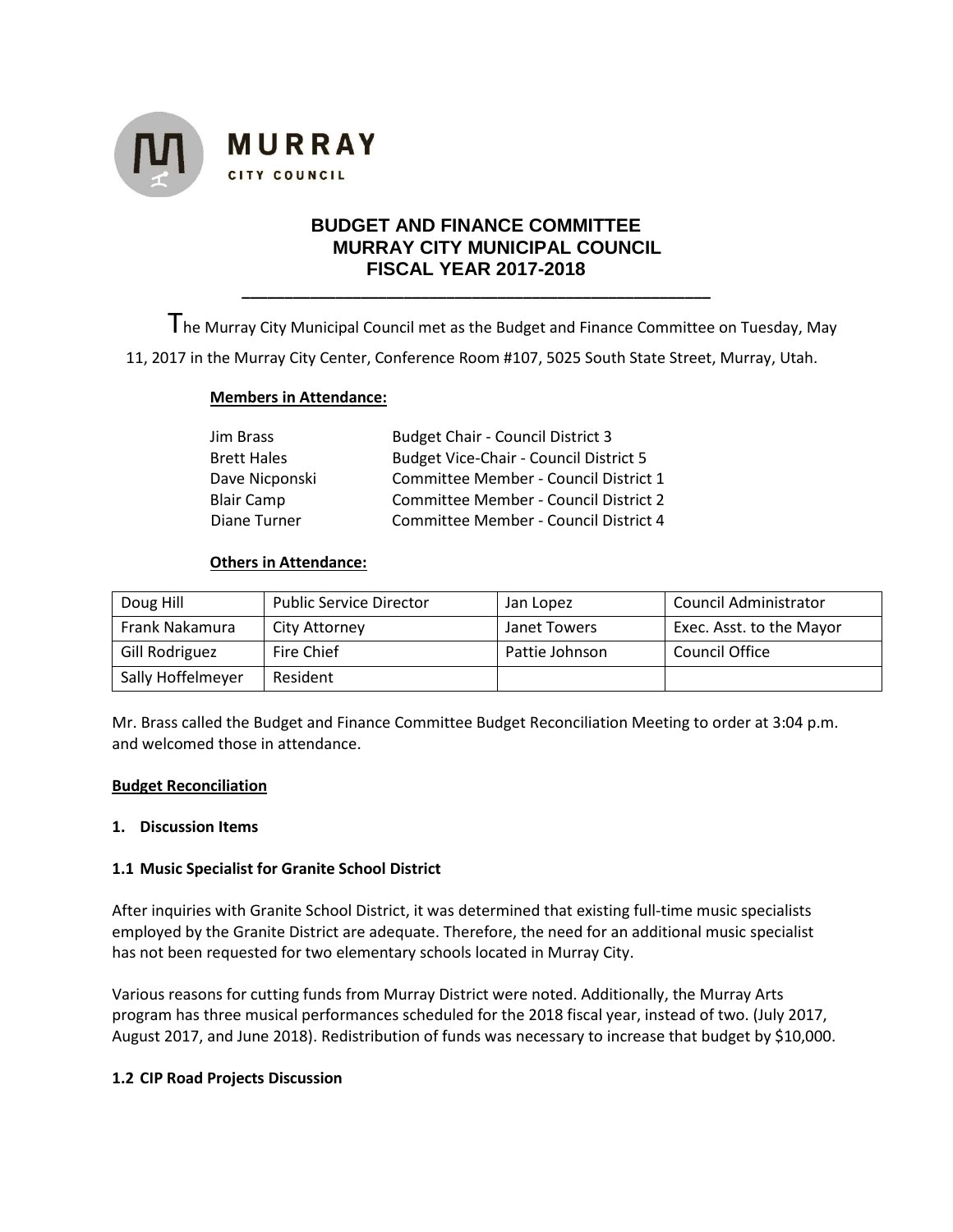Mr. Hales noted the original allocation of \$100,000 in CIP for the rebuild on Golden Chain Street, however, the project was recently bumped off schedule. He felt it was imperative to see the project completed this year. Ms. Turner, noted her request to advance the rebuild of Topowa Street, which was moved up sooner due to terrible deterioration.

Mr. Camp wondered why *road salt* and *miscellaneous maintenance* expenses were funded by CIP.

Mr. Brass concurred and suggested moving both discussions to the end of the meeting when Mr. Hill would be present. He wondered if the *preventative maintenance* account for 5300 South State Street to Vine Street could alleviate those expenses. Both discussions were moved to the end of the agenda.

Ms. Lopez added overlays were scheduled to prevent total rebuilds.

## **1.3 Budget Intent Document**

Ms. Lopez said the Intent Document was updated and she reviewed the following changes and additions:

- Dates were changed to reflect the new budget year.
- Employee compensation increases were changed: Cost of living (COLA) 1% and merit 1%.
- Language was changed to the Comprehensive Compensation Review stating that; *the council intends to fund a review of the city's compensation plan to determine if there are innovative strategies to improve the city's compensation structure within the constraints of the city's budget.*

Ms. Lopez said a related concern was, the fact that the city did not have any current funding for raises or increases at this time. Therefore, if the requested salary survey was completed, increases may not follow in the same timeframe.

Mr. Hales wondered if it was valuable to perform the salary study and not follow through with increases.

Ms. Towers would encourage Mr. Terry to delay the salary study until after the new administration was in place, which might be more beneficial. Without compensation funds, expending money on the study may prove fruitless at this time.

Mr. Nakamura agreed, results of a study could be concerning, if large percentage increases were discovered and funding, from a budget standpoint, was not available. When conducting studies of this nature, it was important to keep in mind how a study should fit within the framework of the city's budget. He confirmed, the language was changed to convey the intent of the study in order to avoid discouragement as a result of study findings.

Ms. Towers agreed, and added that another consideration for the city, might be a step program, utilized by other entities. By providing alternative information the mayor and council could make decisions moving forward.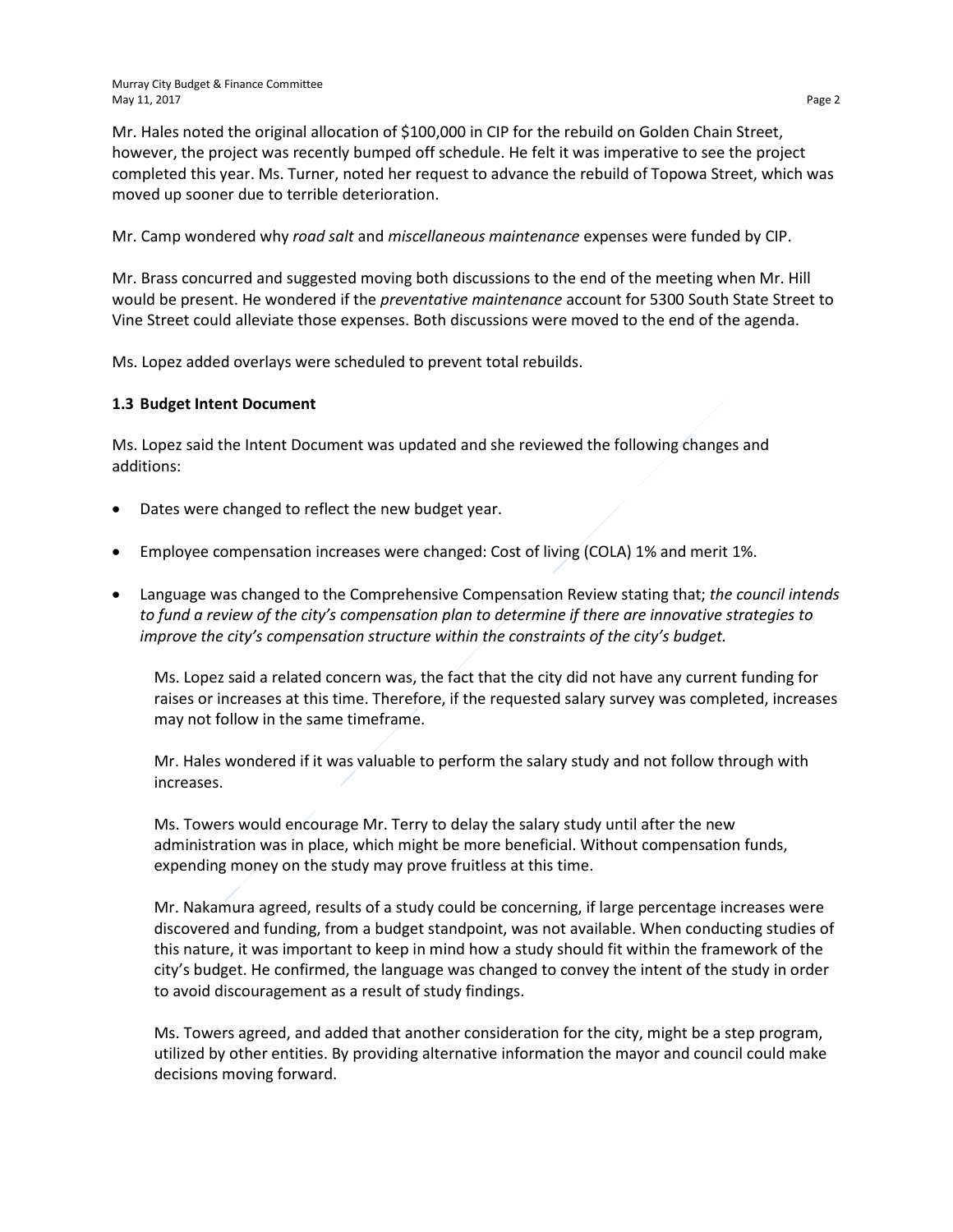Mr. Nakamura noted how the term *innovative strategies* was implemented in the language, in order to allow various ways of improving the compensation system, without necessarily reflecting increases. Different incentives and ideas could substitute straight out wage increases.

Mr. Brass asked how much funding was available in the budget. Ms. Lopez answered \$50,000. Mr. Brass asked if budgeting should be delayed for one year.

Mr. Camp noted the budget should still be funded, however, the delay would be a calendar year, not a budget year.

Mr. Brass agreed funding a study could be reconsidered mid-year.

- Health Insurance Benefits would increase 2.7%, covered by the city contributing 85%, and employees paying 15%. Employees' paychecks would see an increase of less than \$2.00.
- Language was changed regarding the new city hall, where, *the council has appropriated funds for architectural plans of the new city hall in fiscal year 2017-2018.* The paragraph that shall remain was noted as: *If a new city hall was ready for construction in fiscal year 2017-2018, it was the intent of the council to consider a budget amendment to provide for bonding to fund construction of the new city hall.*
- Wording for the downtown development would remain the same, however, additional language was noted at the end of the section to read: *funding has been approved by the council for the purchase of the Murray Mansion to be an anchor for historic structures and strategic open space landscaping in the downtown community.*
- Fire station construction was added to the public safety section to read: *the council has appropriated funding for the purchase for the construction of the new fire station in the down town area.*
- Funding to refurbish an ambulance was approved in the Capital Improvements Projects Program (CIP).
- Funding was appropriated for the purchase of 12 patrol and/or detective vehicles.
- A total of \$6.7 million was noted for the Capital Projects Fund this fiscal year.
- Wording was deleted and changed to better describe funding for trails to say; *the council has approved funding and received grant money for construction of a trail between Wheeler Farm and Fontaine Blue Drive. An agreement with Salt Lake City has been executed granting an easement for the use of the trail adjacent to the Jordan and Salt Lake canal. Murray agrees to operate and maintain the facility. It is anticipated that the trail construction will be bid and completed during the fiscal year.*
- The reserve transfer would not happen until the city has at least 18.5% of reserves in the General Fund budget. The reserves had previously dropped to 16.5% over the last year.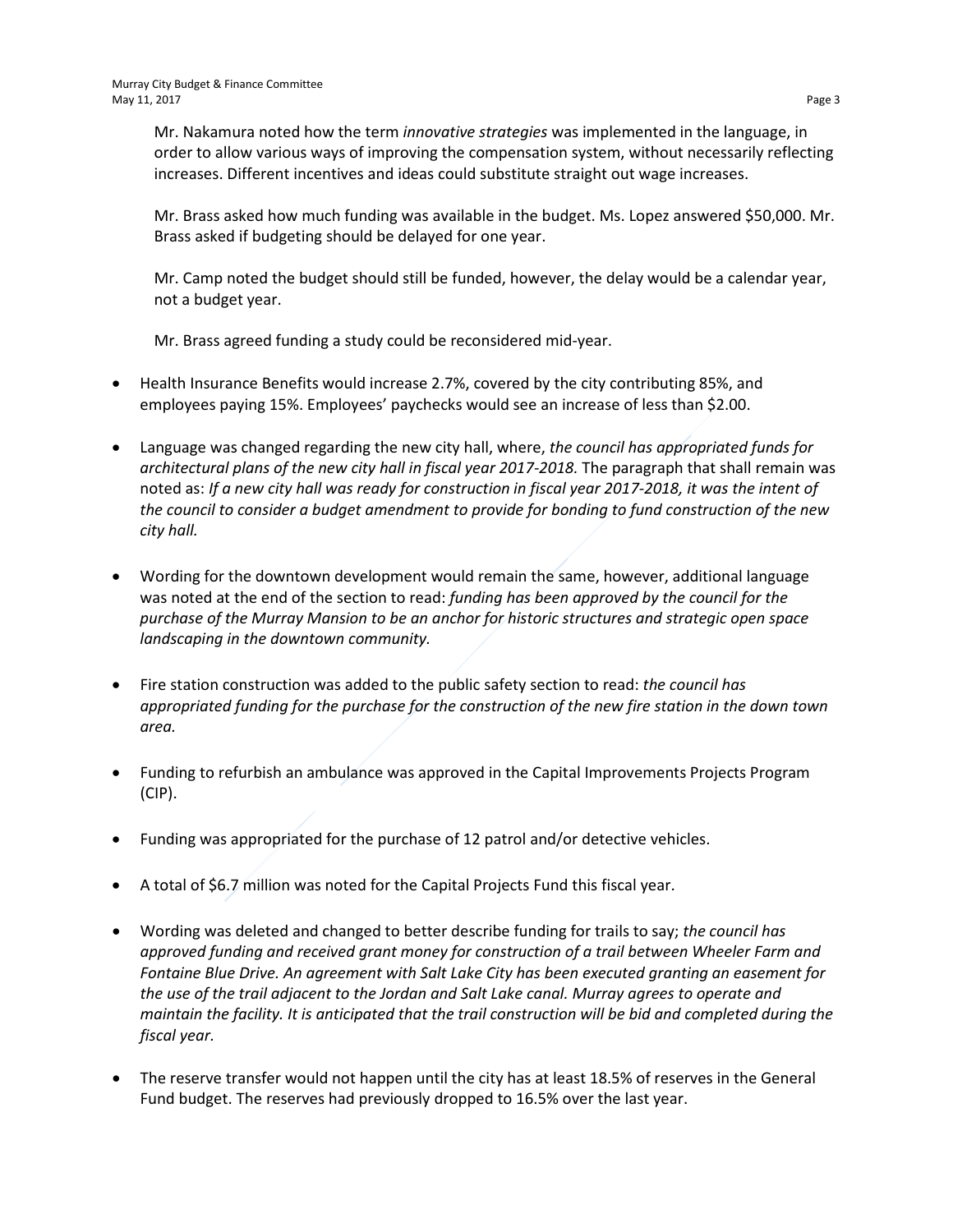Murray City Budget & Finance Committee May 11, 2017 Page 4

- There would no funding for the city museum staff.
- Cottonwood High School banners would not be funded.

See attachment #1.

#### **1.4 Fire Station Preliminary Plan Review**

Several renditions of floor plans were discussed in the past, however, Chief Rodriguez shared what he was currently working on. Details of what he felt was the final layout were reviewed.

A larger administrative station/area on the main floor was noted, along with living quarters for suppression fire fighters. A larger driveway with better access for general vehicles was pointed out as the main entrance, from Box Elder Street and vehicles could exit to 4800 South.

A potential relocation was noted of the south tower. The facility would house five bays for emergency vehicles, where the current structure is a three bay station. The chief said the new fire station would be built in consideration of future growth to the city. Utility rooms and SCBA storage and shop were noted. The second level would remain empty until utilized for future training space.

Mr. Brass asked if fire fighters would fill their own tanks. The Chief replied that they would. The main entrance for public use was noted, as well as, a second entry, which would not see public traffic. The community and training rooms were explained as spaces that could be divided off for community events, such as Boy Scout tours, if needed, where restrooms for the public were accessible.

Office space was noted for the chief, deputy chief, and assistant chief, as well as, areas for the receptionist and administrative assistant. An inner window between the receptionist and administrative assistant was noted as a safety measure, to view citizens who might enter the facility, which would allow the administrative assistant to view the reception area when the receptionist was not there.

The fire prevention room would be used for meetings, restrooms were noted, and turnout rooms would store equipment. Downstairs would provide a breakroom.

Living quarters including an outside deck, the dining area, kitchen, and dayroom were pointed out. A work-out room and laundry area would be provided. The captain's bedroom was connected to the captain's office and 12 sleeping areas were noted for fire fighters, accommodating one bed per room.

Considering city growth, housing and additional ambulance was anticipated in the future and bedrooms not in use would be utilized as additional office space.

Construction would move forward, however, due to market influence, the cost per square foot was unknown at this time. Several cities, such as, Salt Lake City, Lehi, South Davis metro, would also construct new stations, as well as, West Valley City, which would build three new stations. Upon completion, he visited the South Jordan station, which he felt was constructed at a reasonable cost, and noted the \$6.2 million cost for a new United Fire Authority (UFA), station. The new Murray station would be similar to Taylorsville's new station #17 on Redwood Road.